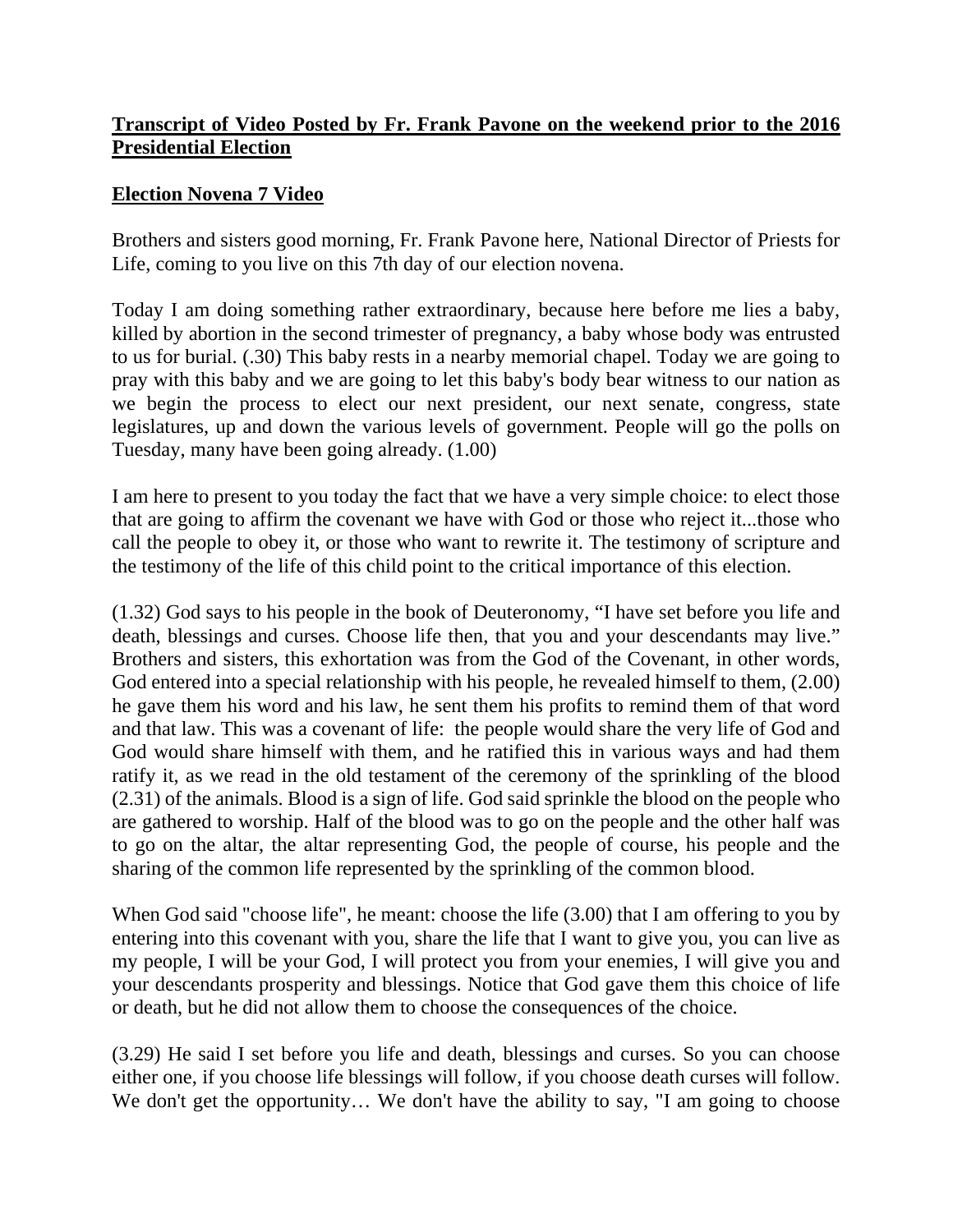death but I want blessings to follow." That is what the culture of death mistakenly proposes, that you can choose death and benefit from it. You cant. You choose life and blessings or you choose death and curses, one way or the other, but you don't choose the consequences.

(4.05) Brothers and sisters we are about to elect leaders in our country. I am showing you this baby here today because I want to connect this election with the choice of the covenant of life or death. I want to use some more examples from the Old Testament. You know, when you read through the whole history of the Old Testament,  $(4.30)$  we have a parallel history of the northern and southern kingdoms. The northern kingdom of Israel, 10 tribes, the southern kingdom of Judah the other two, the 12 tribes of Israel all together… and we have in that history of the Old Testament, and it can be rather confusing as you read through it, a constant story of fidelity to the covenant or infidelity to it, and when the people looked at the nations around them  $- (5.00)$  because when God gave them the land... he gave them their own land- but around them were the lands of the other nations who did not know the god of the covenant who had revealed himself, with Moses and the Commandments and the code of the covenant and the way of life - these other nations did not know the true god, they worshiped false gods. And they also had kings. When God's people settled in their land, they looked around and said "oh wait a minute these other nations have kings, we want a king too." (5.30) We read about this in the first book of Samuel, Chapter 8. They said to Samuel, "tell the Lord to give us a king, we want a king too, like the nations around us." But Samuel said, " The lord is your king." And they said, "Yes, well, we know the Lord, but we want a king who can fight our battles and lead our armies and protect us." So God eventually said to Samuel, "Ok, then, give them a king." But the reminder, the warning, was to remember that you and your king have a king in heaven. Both you the people and your king are responsible to the king of kings, the God of the covenant. (6.08) There were two kings - as the kingdom split there were two kings, one in the north and one in the south, and again you read all of this history in the Old Testament in the history of the different battles and wars. But you see this theme going throughout: that the king over the people either was faithful to the covenant, and in fact urged the people to follow the covenant, or there were the unfaithful kings who violated the covenant and in violating the covenant, they told them to practice - they in fact introduced into the kingdom of Israel and Judah the practices of the nations around them…pagan practices - they were in a culture of death. And some of the kings adopted the practices of the culture of death.

(7.03) Brothers and sisters this is why the prophets had to come along and challenge those kings. Be faithful to the covenant yourself, choose life, choose God, realize that you do not have ultimate authority - only god does - be faithful to the covenant yourself, and lead your people in the ways of that covenant. This is why the prophets had to come along. And of course one of the more colorful of the prophets - they were all colorful (7.36) - was the prophet Elijah. I want to refer for a moment to him. We read in the first book of Kings about him, in chapter 17, 18, 19. We see him go to king Ahab and he had a challenge to make to Ahab, because he was leading his people astray, his wife was Jezebel, and they were following false gods, the Baals - pagan gods. Listen to what Elijah said, and when he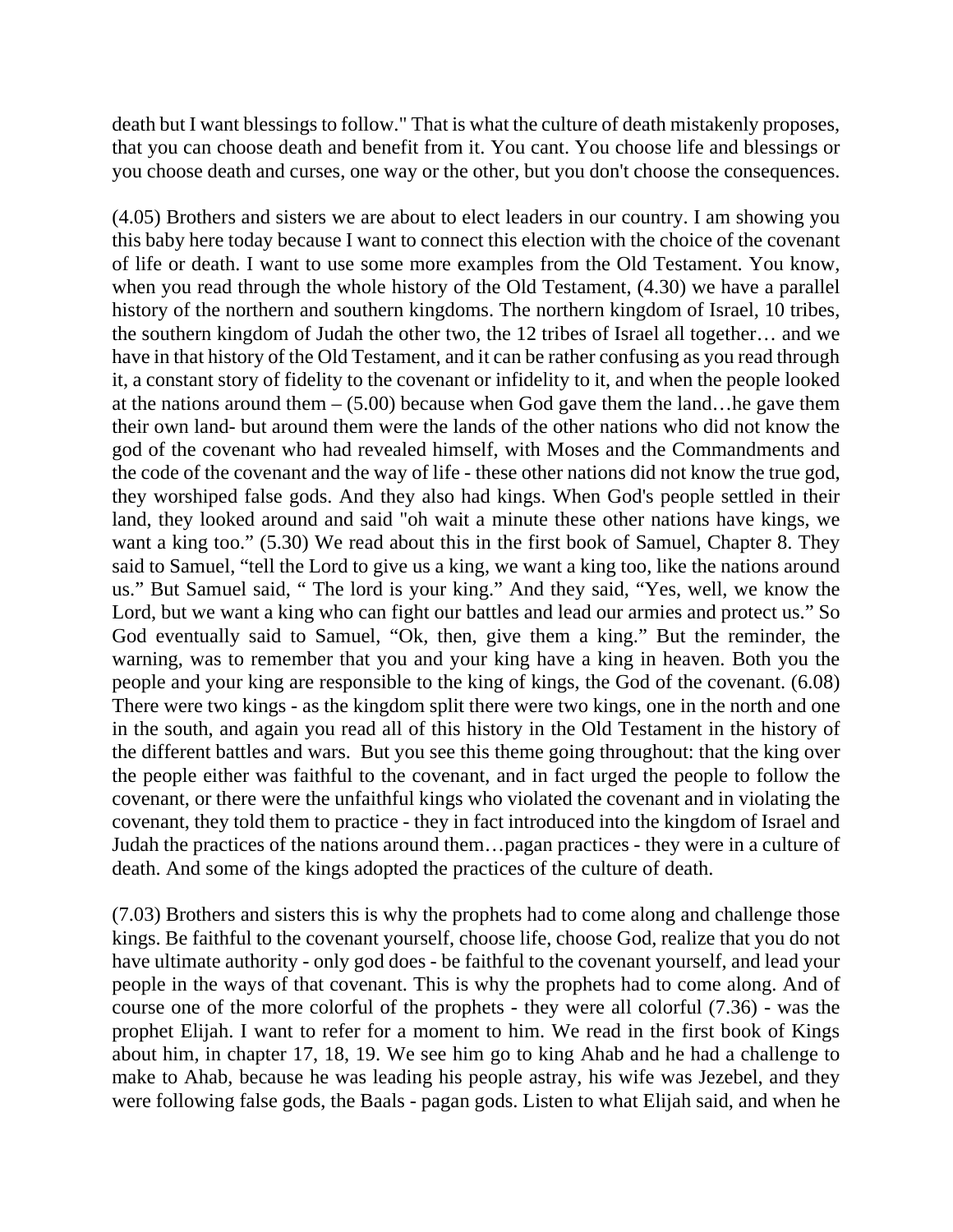went to Ahab, Ahab said to him, "Is it you, you disturber of Israel…" you see how the good guys are called the troublemakers, even way back then. "You disturber of Israel." Elijah said, "it is not I who disturb Israel, it is you…and your family." Why? How does King Ahab and his family disturb Israel? Elijah goes on, "by forsaking the commandments of the Lord (8.30) and following the baals - the false gods, the pagan gods, the gods of the nations around them - not the God of the covenant who wants to give them life, but the gods of these other nations. And Elijah goes on, "now summon all Israel to me on Mt. Carmel, as well as the 450 prophets of baal and the 400 prophets of ashara who eat at Jezebel's table. So Ahab sent to the Israelites and had them assemble, and Elijah said to the people when they had all assembled. (9.00) Now listen to this, in reference to this election, he said to the people, "How long will you sit on the fence. If the Lord is God, follow him. If baal is god, then follow him. The people did not answer. And then Elijah put the prophets to the test. You may remember the story where he asked them each to call upon their respective god to send down fire, and of course the prophets of baal couldn't do anything, (9.35) nothing happened, because these gods were false, and when he called on the Lord, the true god of the covenant, true fire came down, and the people embraced the lord, and he slew the prophets of baal.

Brothers and sisters, one of the practices of those who worshiped baal was to sacrifice their children. and again, for those of you who are just joining us, I have in front of me a child (10.00) who was killed by abortion in the second trimester. You see the bruises on this child's body, this was a prostaglandin abortion - this baby was killed by violent contractions induced by drugs. This is what the people of old did under baal. Let me read to you from a historical account: On a moonlit night the body was placed on the arms of an effigy of baal made of brass. The priests (10.30) lit fires that heated the effigies from its lower parts. The victims were placed on the burning hot outstretched hands…as they were burned alive they vehemently cried out. The priests beat a drum, sounded flutes, lires and tambourines. This drowned out the cries of the anguished parents. The father could not hear also the voice of his son, that his heart might not be moved to protect him. (11.05)

We are the people of the God of the covenant. I am telling you brothers and sisters that in this election this the number one - in fact it is the only - priority, to ask: are we going to vote as the people of the covenant (11.30) and are we going to affirm the God of the covenant. You know, I have heard and read all kinds of articles online and maybe you have too, of people trying to nuance and fine tune and rationalize, and intellectualize about how Catholics have all kinds of freedom in this election - oh you know we can vote for whoever we want to. Well, legally speaking of course (12.00) we can vote for whoever we want to. When it comes to the catechism, you don't see a particular candidate's name or party in the catechism.

But this misses the point. Are we the people of the covenant or not? We are going to elect a candidate, we are going to put into power a party, that either affirms the covenant or doesn't. Some people will say, "oh its not the simple…". Oh no? Lets go back to the Old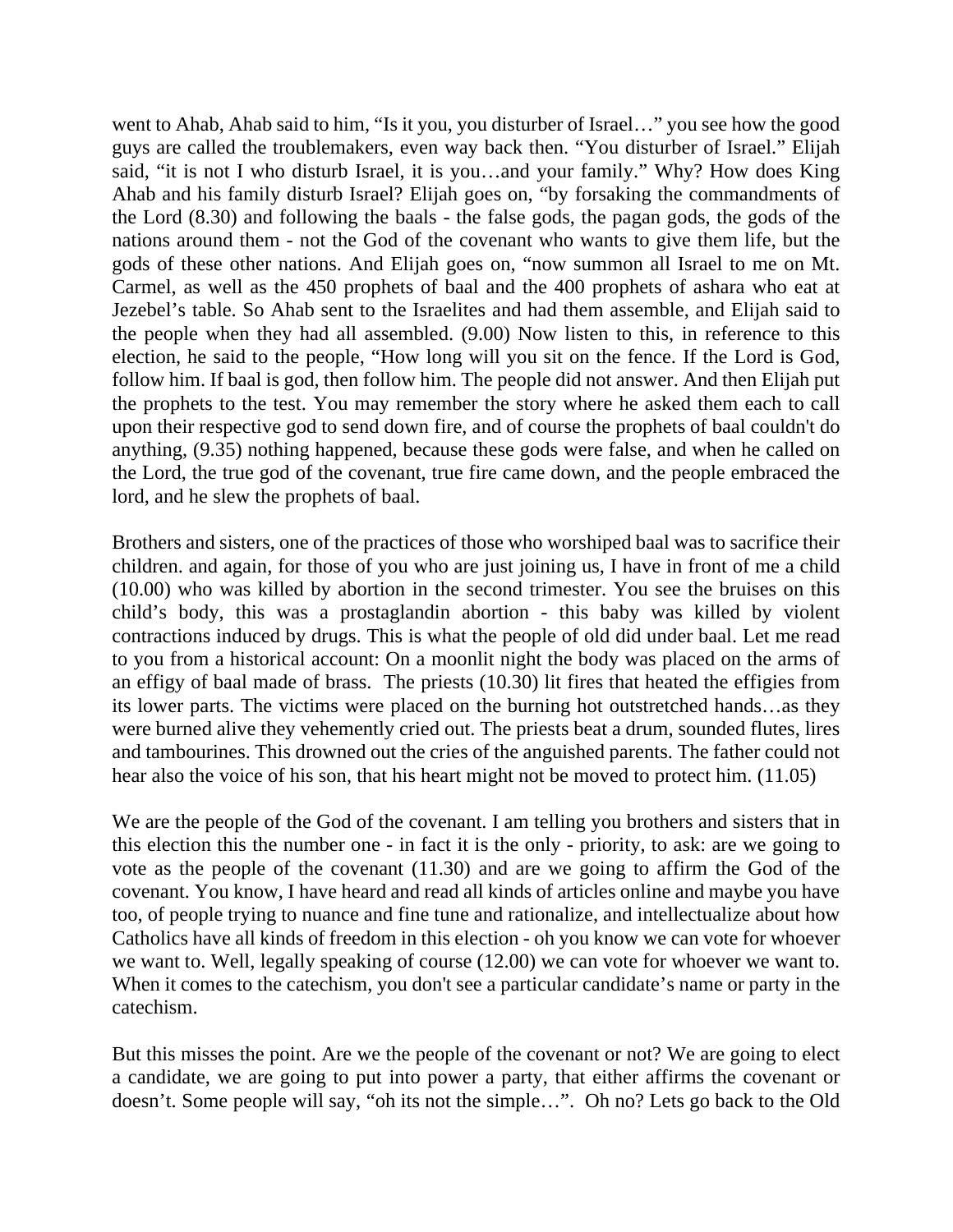Testament for a moment.

(12.29) Why did the Assyrians come in the year 722 BC and take the very people of God, the kingdom of Israel, into exile? Why did they come and conquer the land and take the people away. Then it happened again in 587 BC to the southern kingdom of Judah, where the Babylonians came in and destroyed the city of Jerusalem, burned the temple, took the people into exile again.

(13.03) Why did the Assyrians take the northern kingdom into exile? Why did the Babylonians take the southern kingdom into exile? Why did God allow his enemies to punish his people?

And the prophets like Jeremiah said, "don't fight against the Babylonians, they are actually the instrument of god bringing punishment. Why did this happen? Well scripture tells us why it happened. Lets start with the Assyrians.

(13.30) 2nd book of Kings Chapter 17, "and they (the people) forsook all the commandments of the lord their god and made for themselves molten images of two calves and they made an ashara and worshiped all the hosts of heaven and served baal. And they burned their sons and their daughters as offerings…and used divination and sorcery and sold themselves to evil in the sight of the lord, provoking him to anger. (14.00) Therefore the Lord was very angry with Israel and removed them out of his sight." That is why there was the exile. God couldn't stand the site of this, this right here - the sacrifice of children, the killing of children, the shedding of innocent blood, by his own people and their kings.

Their kings said, "Oh lets do it, this is good." (14.30) And then - this was chapter 17 I read from for you - then in chapter 24 we read about why the Babylonians came and took the southern kingdom into exile. Nebacanezzer, the king of Babylon, came up. he turned and rebelled. And the lord sent against him bands of the Chaldeans and bands of the Syrians, Moabites and Eminites, and sent them against Judah to destroy it according to the word of the lord which he spoke (15.00) through his servants the prophets. Remember again, I told you - the prophets would challenge the kings - "obey the covenant!" "Don't lead your people in disobedience of the covenant…Are we the people of the covenant or not." He goes on: "Surely, this came upon Judah at the command of the lord…to remove them out of his sight, for the sins of Manasseh and all he had done, and also for the innocent blood he had shed, for he filled Jerusalem with innocent blood, and the lord would not pardon."

(15.38) How far we have come from remembering the basic choice we have. Choose life, God says - he means obey the covenant -and blessings will follow for you and for your nation, for your land, for your children, for your descendants. Choose death, disobey the covenant, neglect it, (16.00) try to rewrite it, fashion it according to your own image and likeness - choose death and curses will follow for you, for your land, for your nation, for your future descendants…and that is the moment we are at right now. Elijah called those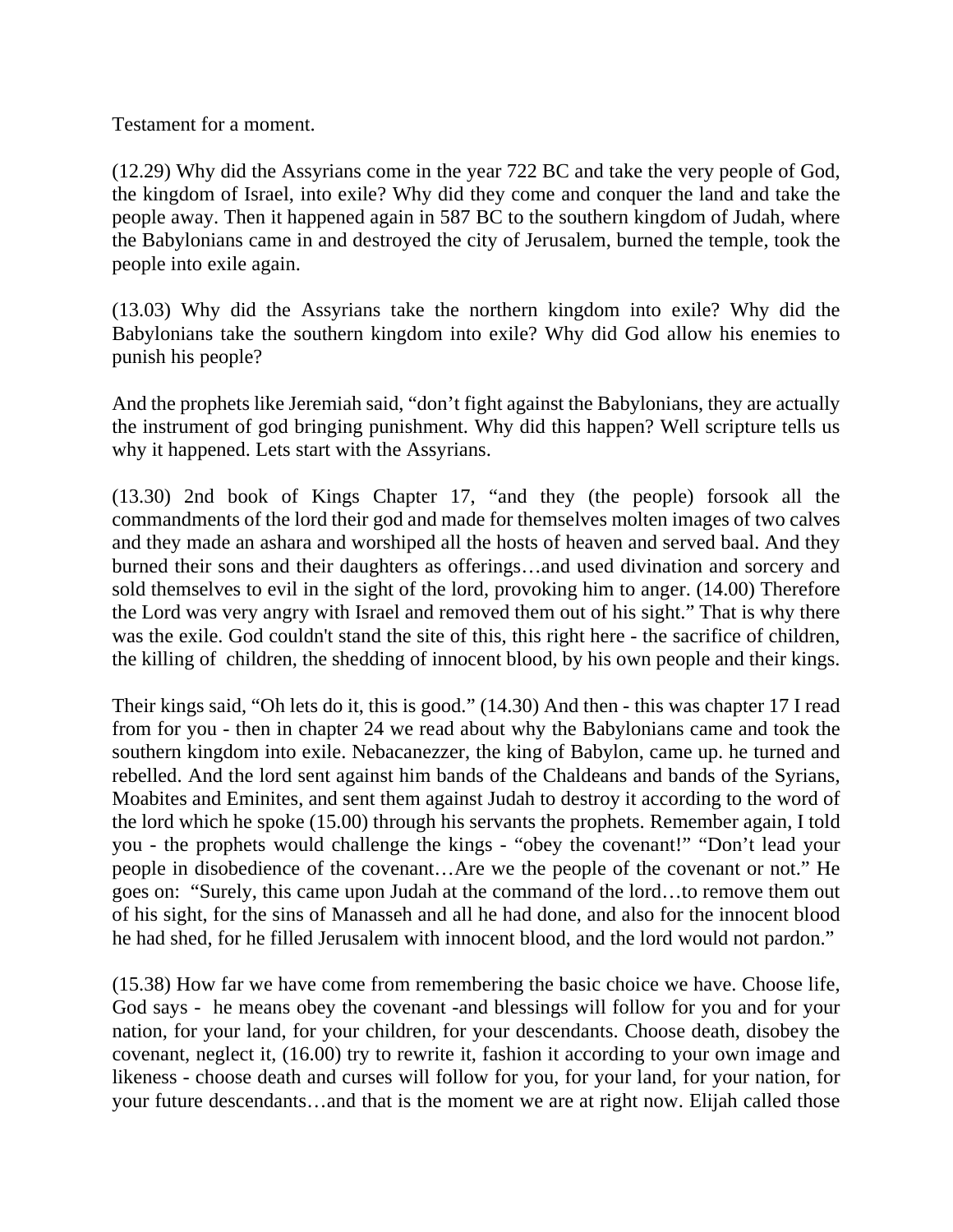people together and he said to them, "how long are you going to straddle the fence. How long are you going to wobble along with two opinions, how long are you going to say, I can't decide? And here we have it once again in this election. So many people say, "oh I can't decide." – (16.30) Yes you can decide and you must decide today. Stop straddling the fence - we have a clear choice in front of us. One party that disregards and rejects and tries to rewrite the covenant of God, and the other one that affirms it. Yes, all imperfectly, because no political party is the Church. But the church has a very clear stand, brothers and sisters on very clear issues, and there is a very clear and very wide disparity and contradiction between the parties. Now I am not saying that a candidate is going to come along and say, (17.05) "go worship at the temple of an idol" or that they are going to say in explicit language, "reject God…", but here is what I am saying: When it candidate, when a party, comes along and says its ok to do this, what you see right in front of me - kill a baby by abortion - they are rejecting the covenant of God. They are rejecting the very covenant that defines who you are as a believer, that defines who I am (17.30) as a believer. Reject the covenant of God: "I am going to tell you its ok to kill this baby…" That is what the Democratic Party is saying - oh we take a strong pro-choice position and we are against any kind of restrictions on a woman's right to choose." You elect candidates like that you might as well go and worship at an altar of baal - go to a pagan temple…reject the faith, repudiate it all together - that is what you might as well do. (18.00) The prophets of old challenged their rulers…we (now) get to choose them. They challenged their rulers when they violated their covenant and if we choose rulers who violate the covenant, then we violate the covenant.

And you know, its time to stop this nonsense that we can appear to be neutral. You have a very clear stance here. The prophet Elijah said to the people, "stop straddling the fence…stop trying to appear to be neutral…(18.30) stop trying to make believe it doesn't matter…stop trying to say there are no real differences here, we are legally free to vote for whoever we want….Well of course you are. You are legally free to violate the covenant too. You are legally free to abandon the faith. Does that mean that that is what you want to do?

Brothers and sisters, someone comes along and says, "I am going to redefine marriage, I think its ok for a man to marry a man, and our party (19.00) firmly and strongly and proudly stands by the right of men to marry men and women to marry women…" You are violating the covenant. If you elect those people, you are electing people who violate the covenant. You might as well go worship at a pagan temple. Go right ahead. Don't even go to church this morning, worship at a pagan temple because you are putting into power those who think that they can take the covenant of God (19.30) and rip it up, just rip it up and burn it in the fire, and have no regard for what God himself wrote in stone, what God himself has defined and decreed. What are we doing here brothers and sisters? Why do so many people still say to me that they do not know who they are going to vote for? Why? Why this confusion? Why this hesitancy? (20.00) Even among the clergy…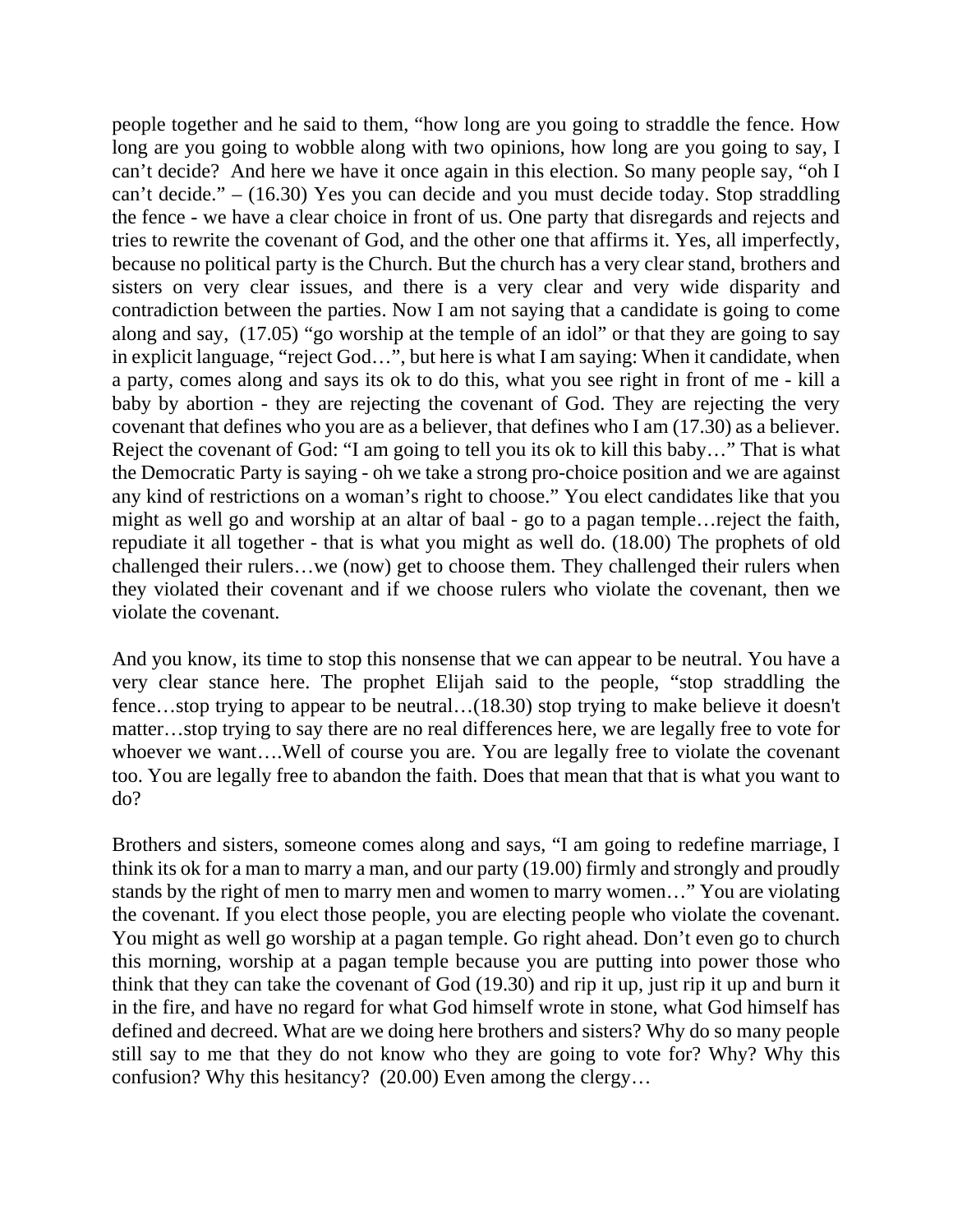Now I am going to address, very directly, some of the things I have been hearing lately, and some of the things, some of the blogs, and some of the articles, and some of the things that have been written, trying to invoke even Pope Francis… "oh look, he said 'we cant have a politics of fear, we have to be careful about building walls.'" Let me tell you about building walls. There is one gigantic wall that has been built (pointing down toward dead child) against these children. It has been build by the candidates, (18.31) and party, that says that they don't have a right to protection before they are born. They are trying to cross the border of the womb. And there is a mega wall there, that says, "oh no if the mother says she wants an abortion, no we have to protect that quote unquote right. They can't get across the border of the womb. You want to talk about walls of division between people? Call them non-persons, dare to insult them (pointing down at child). Give false witness against God by saying that they are not human, that we don't have a responsibility to protect them. Try that for a wall. (21.06)

Brothers and sisters this is no joke. We are at a point here of choosing either to affirm the God of the covenant, to be a people of the covenant, to choose life…or to affirm those who are going to rewrite it, tear it apart, ignore it.

And of course we in the church we try to appear neutral: "oh now, we are a 501c3 and these various lawyers advising the bishops and advising pastors… 'oh now be careful, because if you say something that is critical of one party…you have to equally criticize the other party.''' I actually even had a bishop write to me and say that the comparison piece that we put out wasn't sufficiently critical of the republicans. It highlighted too many of the differences between the democrats and the church. (22.00) Hey listen, that is the democrats' problem, its not mine. We were just quoting from the party platforms, and showing how they stand on matters like the protection of children just like this, and on the meaning of marriage and family…and how about religious liberty? If you want to talk about the God of the covenant? I am in the Supreme Court right now. Priests for life and I are still battling this case that was heard by the supreme court recently against the HHS mandate of the Obama administration, and under the democrats this would continue, where we are being told we cant practice our faith. This is the same problem that the Little Sisters of the Poor had, no doubt you have heard about them. But they are not the only ones fighting this mandate, theirs is not the only case. There are dozens of cases. EWTN has one of these cases, so do we at Priests for Life, and dozens and dozens of others…some dioceses do. I want you to understand something today, as you prepare to cast your vote. We are being told we cannot practice our faith, in the United States of America. (23.06) We are being told we have to choose being following our faith and following the law, one or the other, and if you follow your faith, and therefore break the law, you are going to get all kinds of fines and penalties…that would empty out all the money that people send us in order to do our work to save children just like this. (23.30) How are we being told to violate our faith? We are making it clear to the government, we are making it clear to the supreme court of the United States of America, that we are being asked to do when we provide health insurance to our employees, we are telling them it violates our faith, because there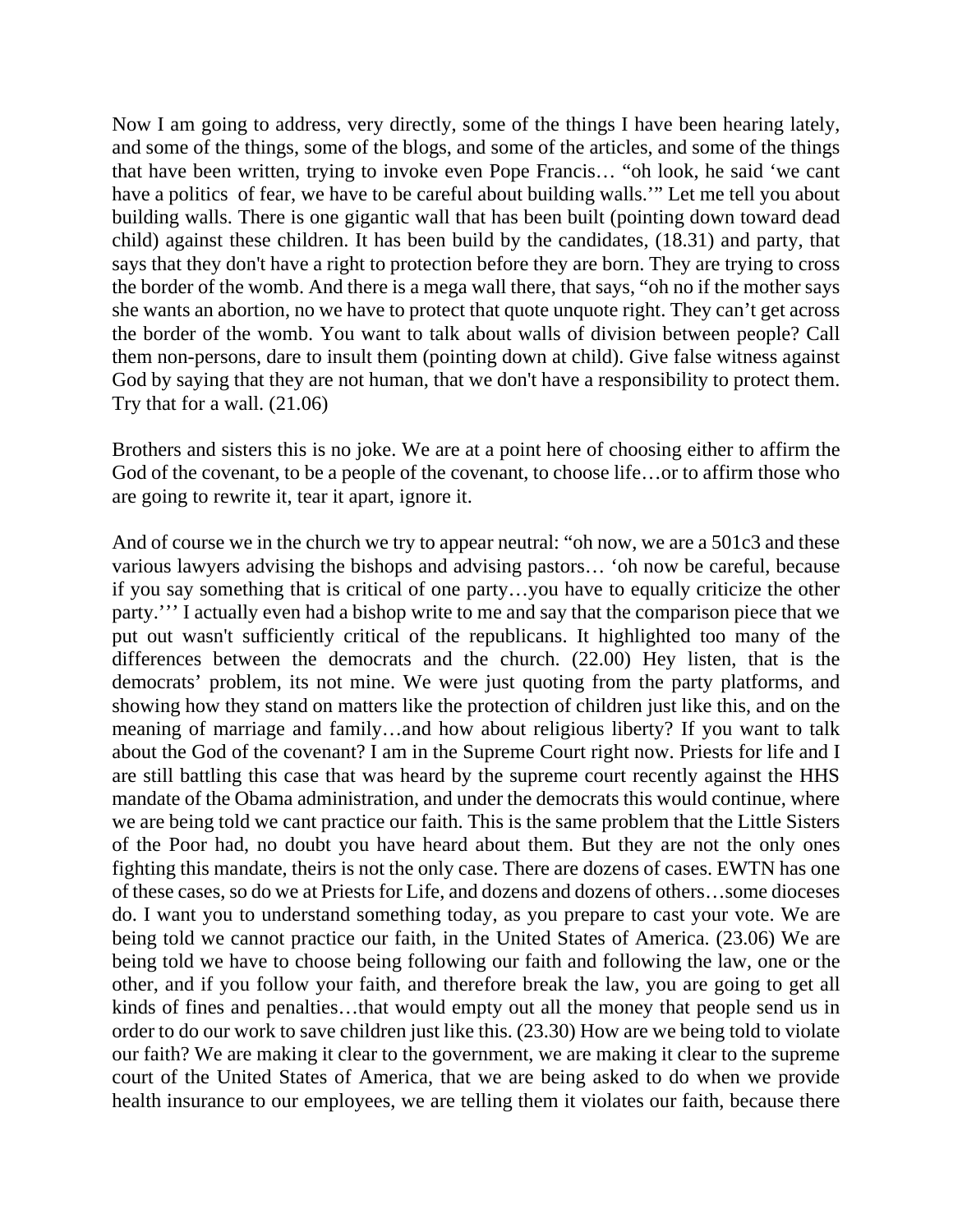is a provision in there whereby we have to authorize the expansion of abortion in our health insurance plans, and we are not going to do that. There is no way we are going to do that. (24.00) The bottom line is that we are the ones who judge whether what we are being asked to do by the government does or does not violate our faith. Its not up to them to judge that. We are the believers, the religious exercise is defined by the believer, to say "look, this is my faith, this is what the church teaches, this is what violates my faith." The government instead is trying to tell us, "oh don't worry about that." You don't tell us not to worry about that. You don't define what our faith requires. (24.30)

The point I am making is very simply this. This is a big distinction in this election…between those who are ready to respect the freedom of the Church to be the Church, to live as the Church, to flourish as the church, to work as the Church in America, without restrictions, without being suffocated by these government mandates and regulations…versus those who do in fact not even try to understand what our faith is.

(25.00) The God of the Covenant. We are the people of the covenant.

Brothers and sisters, there are those who are trying to say, well yes this dead baby, this is bad news, we shouldn't allow this, this is wrong. But at the same time we have to look at other issues. There are even some trying to say, they start invoking documents of the Church. This I do not understand. They try to get these documents of the Church, and they try to get statements of bishops, or letters, or blogs (25.31) that bishops might have written, saying, "ah don't worry, this one is bad, this candidate is bad, but the other one is bad too, there are many different issues that we have to consider." Let me say it again - there is no comparison, look at this child. Now listen to these statistics."

I was told for example in our voter comparison piece, "well why is there no mention there of the death penalty?" You want to know why? (26.00) You know how many people have been executed by the death penalty since 1976? in the United States of America? Here we are now 40 years later, it's 2016. In these last 40 years how many deaths do you think there have been of executions through the death penalty... - I am not saying I support the death penalty, I don't. But the fact of the matter is, here is the number: 1439. (26.30) We kill three times as many babies in America in one day… in one day! this is 40 years. 1439 executions… one day - we kill over 3000 babies by abortion.

In fact in those 43 years since Roe versus Wade over 59 million children, just like this one right here, have been killed by abortion. Do you know what that is? (27.00) If you want to start talking about – "oh well there are other issues that are important" - nonsense. Here is how many people we are talking about. The number of children like this who have been killed by abortion since in unelected Supreme Court made it OK to do under the law in 1973 are equivalent to the population of Washington DC, Louisiana, Oregon, Connecticut, (27.30) Iowa, West Virginia, New Hampshire, Maine, Rhode Island, Vermont, Wyoming, Kentucky, Oklahoma, Utah, Mississippi, Arkansas, Nevada, Kansas, New Mexico,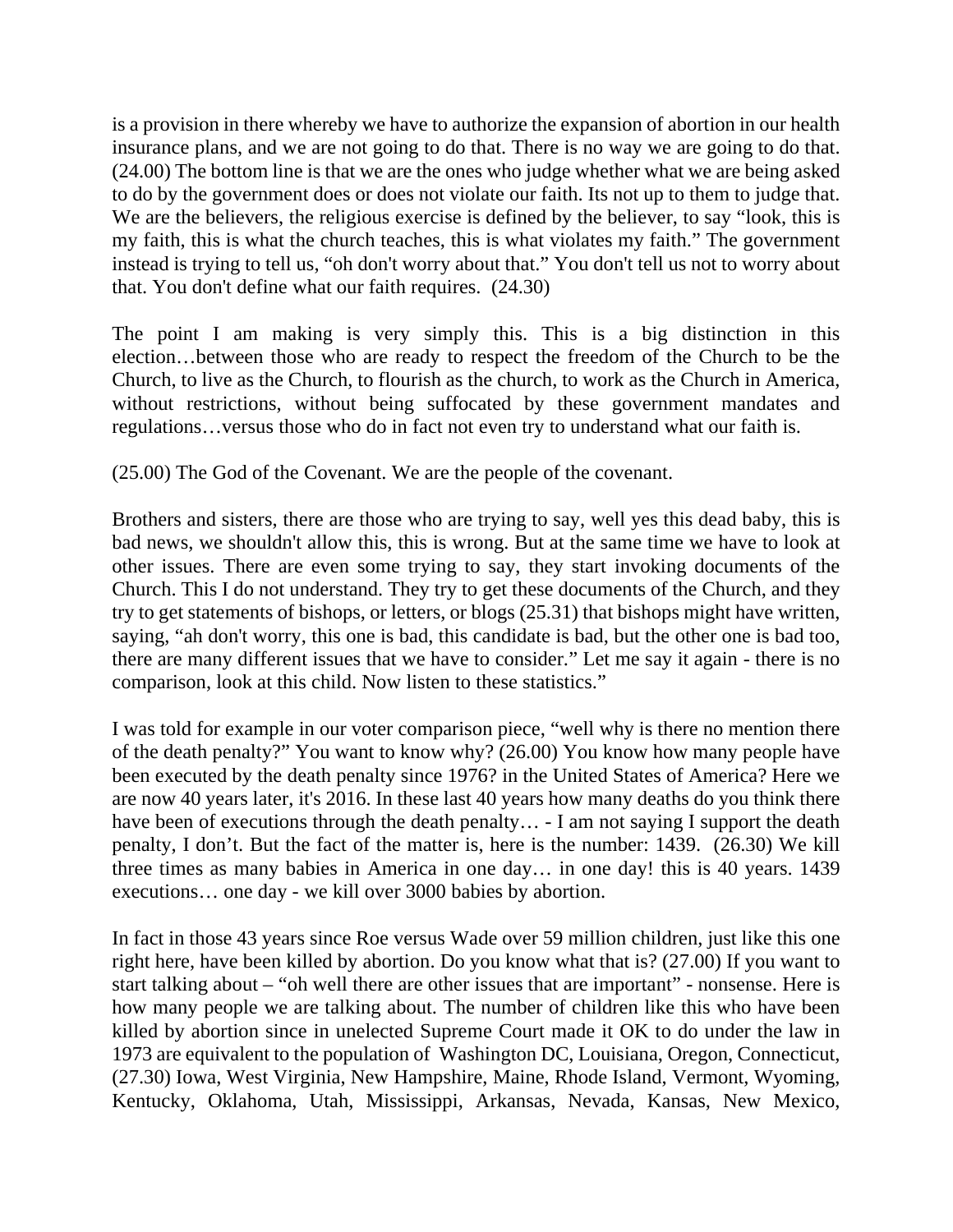Nebraska, Idaho, Hawaii, Montana, Delaware South Dakota, North Dakota, Alaska all put together. Wipe out the population of those states… That's how many human lives have been (28.00) legally wiped out, killed, dismembered, destroyed by abortion in the United States since 1973. "Oh but we have to consider many other issues…" What is wrong with us? What is wrong with us? We actually have candidates saying that this is OK.… That they want more abortion… And they want groups like Priest for Life to help them expand abortion. And that is not enough for us to stop and say, "oh that's enough to disqualify the candidate?" (28.30) We have to keep finding ways in order to appear to be neutral? Did Elijah appear to be neutral? Did Jeremiah appear to be neutral? I get ordained to be a priest and then I am asked to appear neutral? Are you kidding me?

Let me show you something. This is why I am not giving you this in the context of a mass... I am wearing my ordinary clothing here. I wanted to do this differently this morning, I wanted to use some props. (29.00) This here is what candidates are talking about. They don't want to describe it, they say, "I am in favor of a woman's right to choose…" But choose what? This is an abortion procedure of the most common form in the second trimester of pregnancy. The Dismemberment of the child, you see forceps going in here grabbing the legs of the child and then pulling them off, pulling off the legs of the child. You look here, you see after the child's legs are pulled off, the torso, (29.30) the abdomen…this is actually happening. The arms are torn off, this is happening legally in the United States of America, thousands and thousands of times a day. Then we have here, in the end, the last thing remaining is the head, and the head is brought out in fragments rather than as a unified piece.

The northern kingdom of Israel and the southern kingdom of Judah in the old testament underwent (30.00) exile because they were killing children like this, real children just like this in front of me now.

Its different brothers and sisters, its not only that life is taken - we know that life is taken by many things - life is taken for example by gun violence. Here I have another statistic. You know how many babies are aborted in the United States every year? It's over a million. (30.30) Murders by guns: 559, 332… Not in a year but since 1973. I am not minimizing a single one of them. I am trying to wake up the people who are pretending that, "oh well we have to consider all of these issues together." Nonsense. We are living in the middle of a holocaust here. Murders by guns since 1973 until 2016: 559,332. (31.00) We kill twice as many babies and one single year by abortion. And this doesn't deserve our priority attention? Supporting this holocaust doesn't disqualify a candidate or party from your support? and you don't think it doesn't bode well for the nation moving forward that god is going to bless us and our posterity if we continue to allow the slaughter?

Causes of death in the United States of America: official statistics from (31.30) a couple years ago… cardiovascular diseases: 796,494. That doesn't meet up to the number of babies killed by abortion. Cancer 584,881… Half a million in one year. Half a million.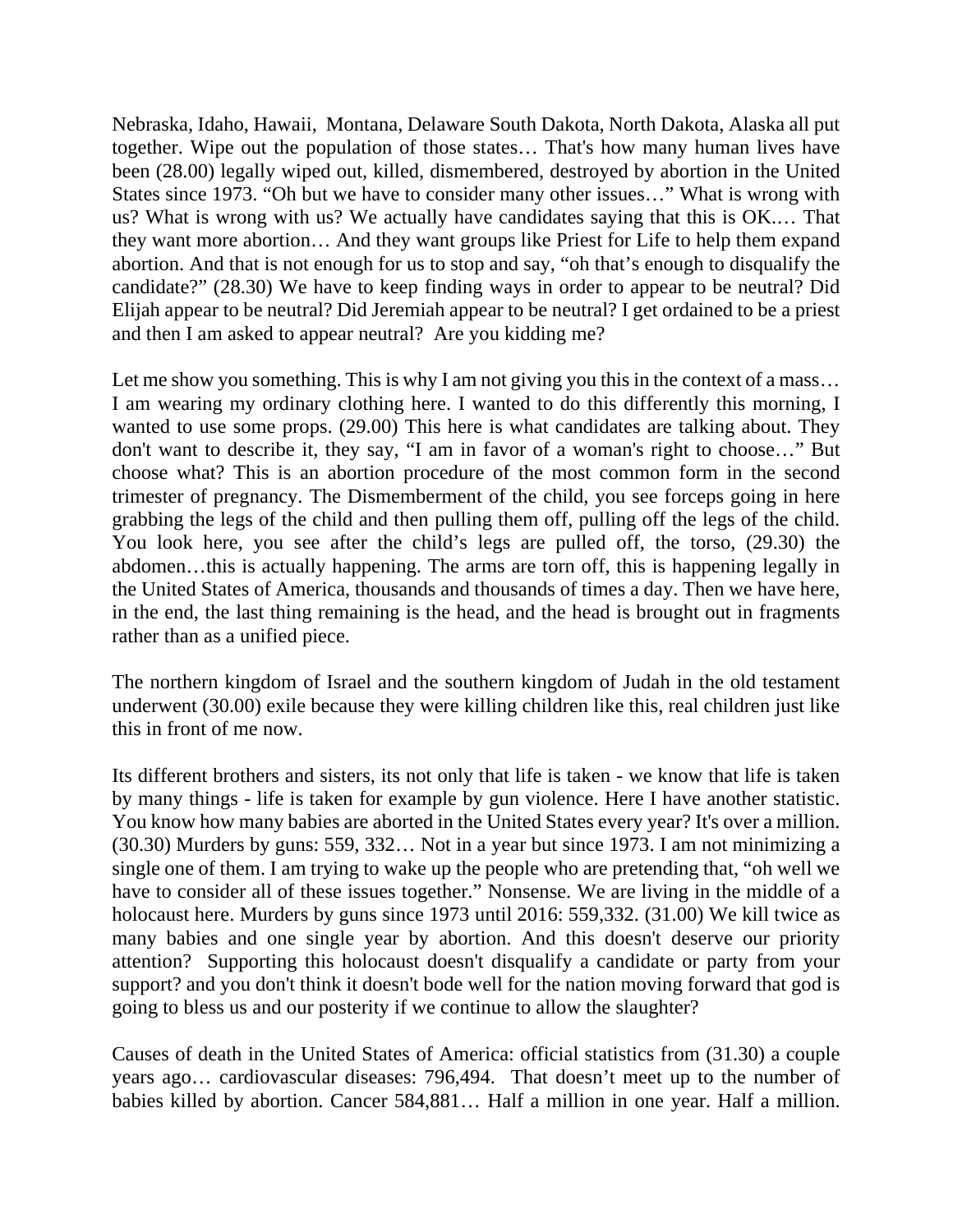Babies more than 1 million killed by abortion. I can go on and on and on. Let me just tell you about a phone call that I had before coming here with you on Facebook live.

(32.01) It was from a woman in Ohio who right now as I am speaking to you is going around the community handing out flyers informing voters of where the candidates in the parties stand on abortion, and one other issues too…and urging people to vote pro life. And she got me on the phone, a couple of times this morning, because she was being yelled at - in fact she felt fearful - because someone was going like this yelling at her, intimidating her, because they didn't want her handing out these flyers in the church parking lot. You know who it was who was doing the yelling and the intimidating? The local priest, the pastor.

(33.00) Brothers and sisters, I have to apologize in the name of those who dress like this (pointing to his clerics) for that kind of behavior. We should not be yelling at you for trying to inform your fellow citizens where the candidates in the parties stand on the issues. We should be taking some of those flyers and helping you hand them out. We should be handing them out in the church. We should be proclaiming this from the pulpit. I am sorry but I side with Elijah. When are we going to get off the fence? He said to the people you can't (33.30) pretend to be neutral. You know the Church, understand what I'm saying-I wrote a whole book about this, abolishing abortion is the name of the book published by Thomas Nelson over a year ago in preparation for this election – and I make it very clear: I am not advocating that the church endorse candidates or that the church be a political party. We through our organization learn and strive to abide by all the proper rules and laws and we know them inside out.

(34.00) My brothers and sisters, I have to tell you: when people start bending over backwards to try to appear as if it's the same for the Church to support a Republican or Democratic policy - "ah, we are neutral, we are above all that..." No we are not above all that. We are advocates for morality, for the word of God, for the covenant of life that we have with God who alone assigns value to human life, who alone defines the meaning of marriage, the God who (34.30) alone sets the course for us as far as how we are to treat one another. With Elijah we have to say, "how long are you going to straddle the fence?"

This applies particularly- and let me say a word here… to those who have decided they're not going to vote for anybody to be president. Now hopefully if they stick with that decision hopefully at least they are going to vote for the people running in the united states senate, congress, and state legislatures, governors and everyone else that might be on the ballot where they live. (35.04) But I am not going to let it rest there. You need to vote for one of the two people who are running for president of the United States. Because to abstain yourself from that process makes it harder for the better person to win, whoever you think the better person is. Obviously if you don't vote for the person who is the better choice it's harder for them to overcome the numerical advantage they need to win. (35.30)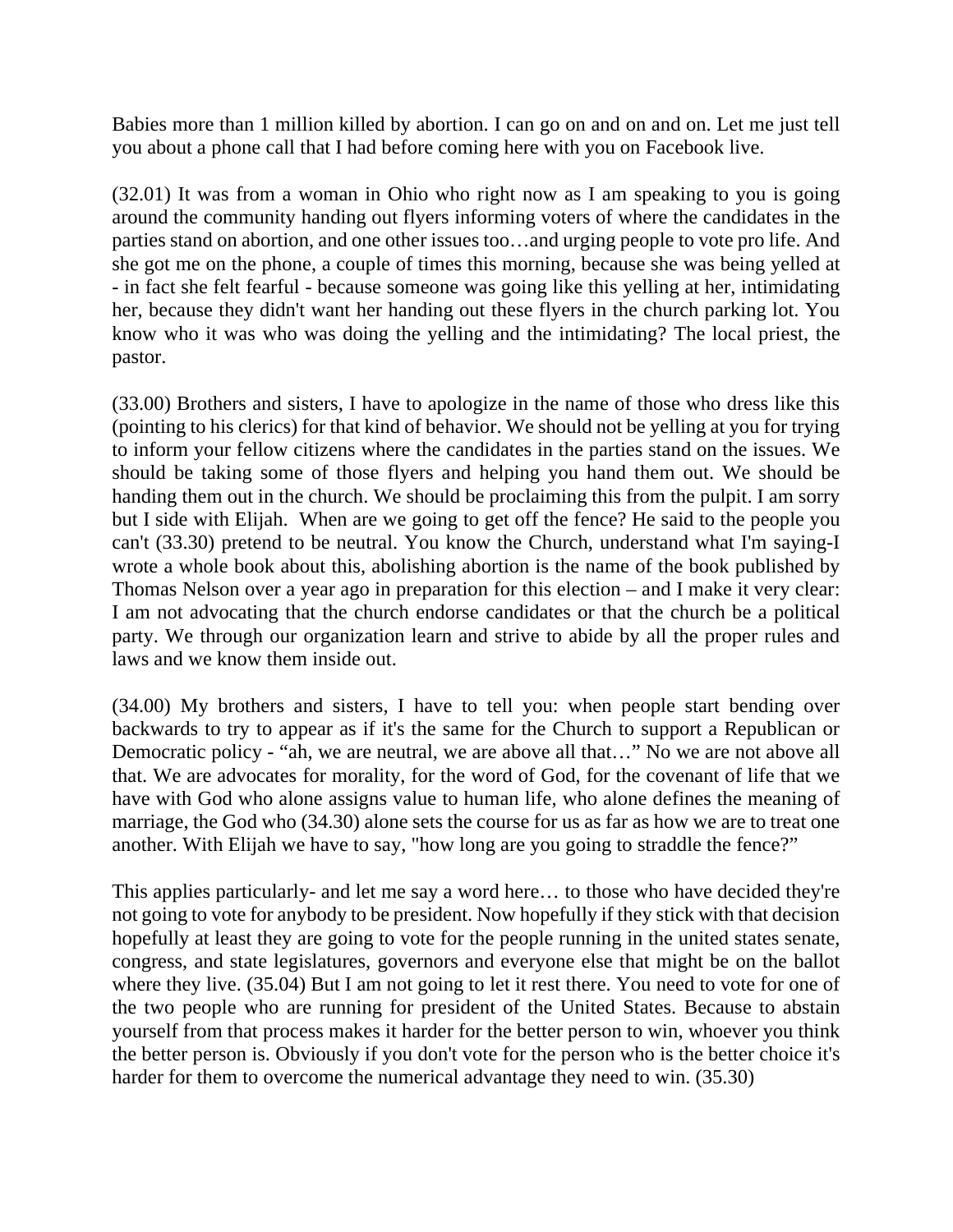You know, brothers and sisters, it's the same problem if you put in the name of a 3rd party candidate, or you write in a name yourself. I invoke today the words of Elijah: "how long will you straddle the fence?" Don't pretend that one isn't better than the other. You have an opportunity here to make a real difference for children just like this who are going to continue to be slaughtered by the tens of millions (36.02) if people get into power in the U.S. Senate and in the White House who are going to shift the direction of the Supreme Court and continue to allow this child killing. The Supreme Court made a recent ruling on abortion, on laws in Texas that we're trying to regulate the abortion facilities so that these unscrupulous places don't hurt more women in addition to killing children just like this. (36.30) But the Supreme Court struck that law down. The Supreme Court, as you know, ruled in favor of gay marriage, the Supreme Court ruled actually, fortunately, in favor of religious liberty for businesses, the Priests for Life case is still yet to be settled. And then you have decisions on Obamacare and many other decisions…I mention these four and there were many others like them where the margin of the decision was a 5 - 4 decision. Of course (37.00) Justice Scalia would have ruled the right way in the Texas case that I just referred to.

These decisions of matters of major importance by the Supreme Court have been split right down the middle. The Supreme Court is evenly divided on so many of these critical decisions, which means, that the kinds of justices appointed by the next president and confirmed by the senate will either (37.30) shift the court dramatically in one or the another direction. Justice Ginsburg on the court is 83 years old, Justice Kennedy is 80 years old, Justice Breyer is 78 years old. There are going to be replacements as these justices retire eventually. The next president and the next senate are going to be able to shift the court, either in the direction of the god of the covenant and the covenant of life or in the direction of the covenant with death. (38.00) And it's not just the Supreme Court, understand, hundreds of at the federal level and all these appellate courts are also chosen by the president and confirmed by the senate…hundreds of them. President Obama and his administration have shifted the balance, completely shifted the balance, so that so many of these courts are Democrat controlled, which means when you look at the party platform they are at odds with the God of the Covenant, life, family, marriage and many other issues of concern. (38.34) And if you can't get it right on life, how are you going to get it right on the economy, how are you going to get it right on immigration, if you can't protect people's lives, how can you protect their money, their children, their families.

Brothers and sisters, I want to remind you of a couple of other things. First of all, elections are not contests simply between candidates. They are contexts between teams. (39.03) And the person who wins on Tuesday night is not necessarily the person that most people agree with, certainly not necessarily the person who has the right positions, not necessarily the person who has the most money. On election night it is not the dollars or the opinions or the polls that are counted. Its the votes, and only the votes. Those therefore who win are those who have the better teams. (39.30) Mobilizing people - doing things like I just said, I spoke to that woman this morning from Ohio who is doing…handing out of flyers, people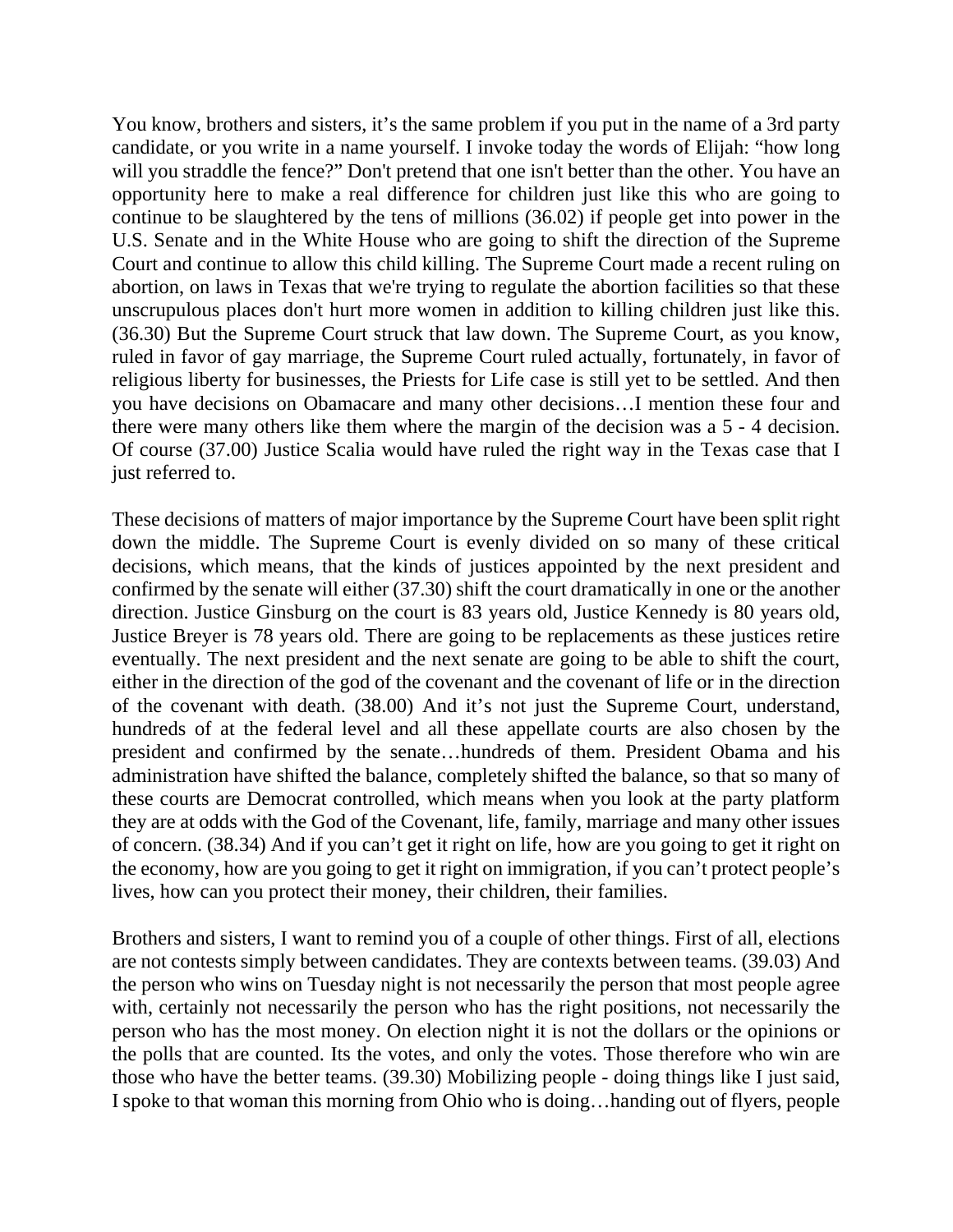all over the country are handing out flyers, I asked other priests, "leave them alone, let them do what they are doing, let them inform their fellow citizens." As you should be doing as well, as I should be doing, as I am doing. Its teams, and so lets get behind the teams that we support, and do it with more than our vote, more than our vote…get other people to vote. (40.01) As I said yesterday, between now and Tuesday night, in as much as your commitments allow, put everything else aside and focus on getting more and more votes out there.

I want to ask you to join me in prayer right now, the election prayer for life, the novena that we are in, and its found at [electionprayer.com,](http://electionprayer.com/) lets pray together:

(40.28) O God, we acknowledge you today as Lord, Not only of individuals, but of nations and governments. We thank you for the privilege Of being able to organize ourselves politically And of knowing that political loyalty Does not have to mean disloyalty to you. We thank you for your law, Which our Founding Fathers acknowledged And recognized as higher than any human law. We thank you for the opportunity that this election year puts before us, To exercise our solemn duty not only to vote, But to influence countless others to vote, And to vote correctly. Lord, we pray that your people may be awakened. Let them realize that while politics is not their salvation, Their response to you requires that they be politically active. Awaken your people to know that they are not called to be a sect fleeing the world But rather a community of faith renewing the world. Awaken them that the same hands lifted up to you in prayer Are the hands that pull the lever in the voting booth; That the same eyes that read your Word Are the eyes that read the names on the ballot, And that they do not cease to be Christians When they enter the voting booth. Awaken your people to a commitment to justice To the sanctity of marriage and the family, To the dignity of each individual human life, And to the truth that human rights begin when human lives begin, And not one moment later. Lord, we rejoice today